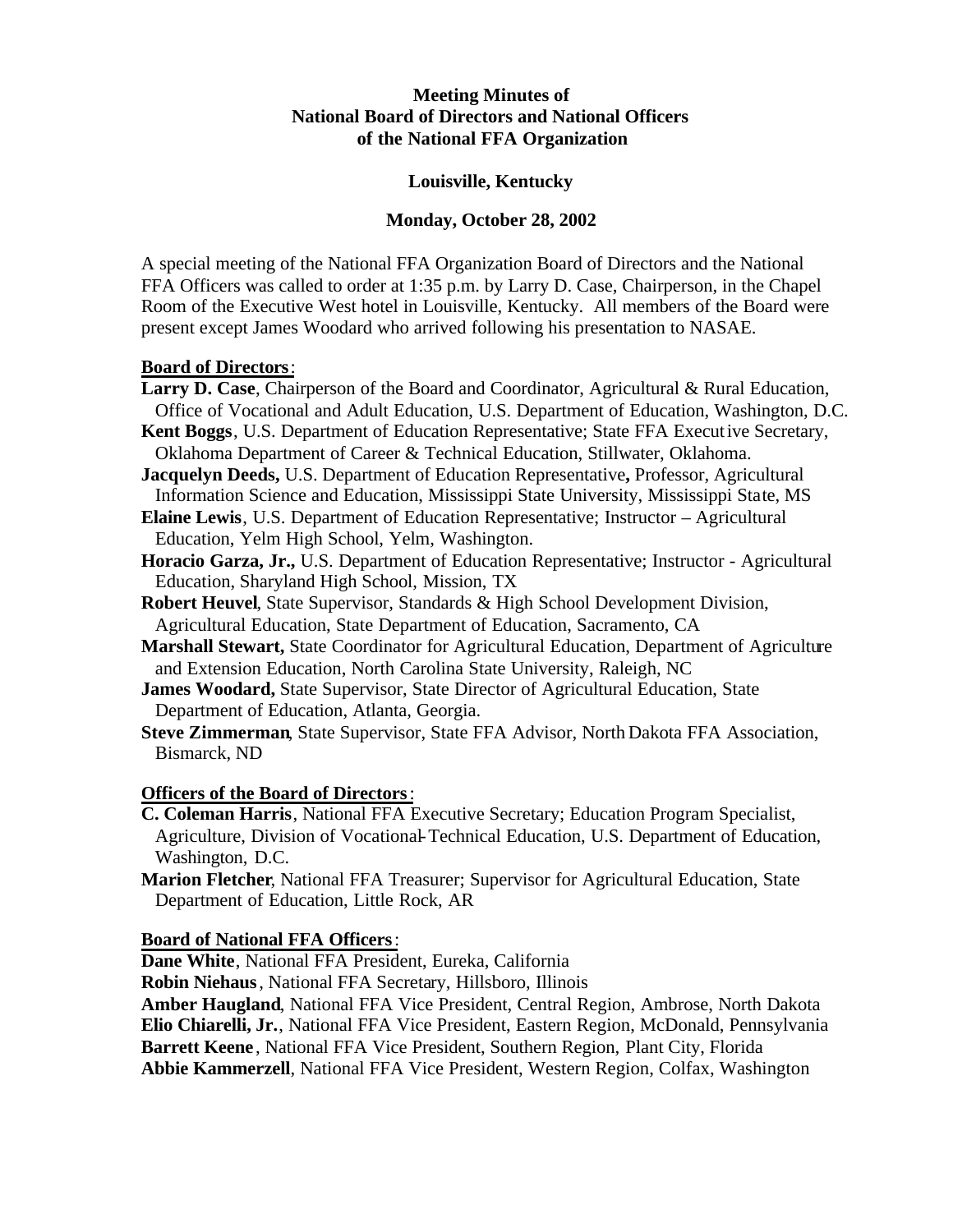## **Others present for all or portions of the meeting:**

**Bernie Staller**, Chief Operating Officer, National FFA Organization and National FFA Foundation, Indianapolis, IN

**Dale Crabtree**, Manager, Educational Delivery Team, Conferences/Convention, Awards and Recognition, National FFA Organization, Indianapolis, IN

**Bill Stagg**, Team Leader, MSC Team, National FFA Organization, Indianapolis, IN **Cindy Ettestad**, Consultant (President, National FFA Alumni Council), Molalla, Oregon **Pam Jumper**, Consultant (Vice President, National FFA Alumni Council), Paragould, Arkansas

# 1. Reflections

Elio Chiarelli, Jr. (Eastern Region Vice President) led reflections.

2. Adjustments to the Agenda – The Chair called for adjustments to the agenda, but there were none.

## 3. Approval Of Minutes

Following a review of eight (8) sets of minutes for Full Board meetings of July 12-16, 2002 (Indianapolis) and August 26, 2002 (conference call); along with Governing Committee meetings of August 30, 2002; August 15, 2002; August 7, 2002; August 6, 2002; July 26, 2002; and July 22, 2002, the following action was taken:

**MOTION: Moved by** Elio Chiarelli, Jr. (Elaine Lewis), seconded by Amber Haugland (Jacque Deeds) and **carried** to approve the minutes as presented.

*(Attachment 1)*

## 4. Treasurer's Report

Marion Fletcher, National FFA Treasurer, provided an in-depth report to the board by reviewing the three documents:

- ß Accountant's Report and Financial Statement dated August 31, 2002 and 2001
- National FFA Organization, Summary Statements of Financial Position (unaudited)
- **Total Portfolio Performance Summary**

**MOTION: Moved by** Amber Haugland (Marshall Stewart), seconded by Abbie Kammerzell (Bob Heuvel) **and carried** to accept the Treasurer's Report.

*(Attachment 2)*

# 5. Update on the 75<sup>th</sup> National FFA Convention

Dale Crabtree, Convention Manager, announced that pre-registration was at a record 35,000 plus, which is a significant increase over last year. Participation in CDE up as well (932 teams). He also touched on the security plan, convention speakers, educational tours, FFA art display at the Kentucky Center for the Arts, funding, and a summary report of SAE based awards. Dale concluded by saluting the staff and officers for the planning and dedicated work invested for the  $75<sup>th</sup>$  convention. The board applauded the officers and staff. *(Attachment 3)*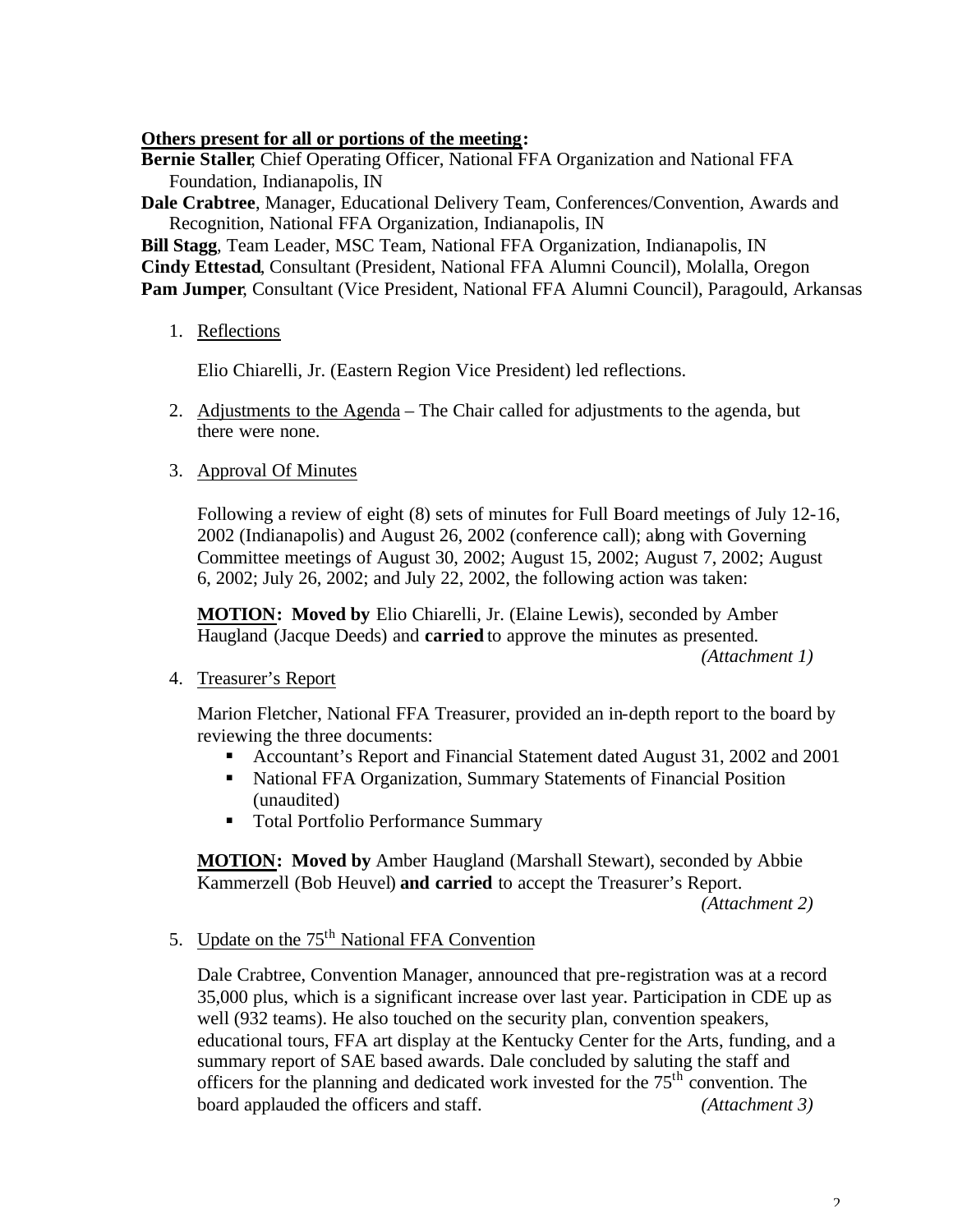## 6. Approval of Awards/Degrees to Sponsors and Others

No action necessary.

## 7. National Officers' Team Report

President Dane White highlighted the key points of the National Officers' Report that included an average of how their time was spent this year. Their suggestions / requests focused on an expanded role for consultants; clarification of the organization's diversity policy or perhaps speaking guidelines for the national officers in the field; and for a greater mirroring of the "cross section of those who have a stake in FFA and agriculture education" in the board, consultants, and executive committee.

**MOTION**: **Moved by** Jacque Deeds, seconded by Horacio Garza, Jr. and **carried** to accept the report presented by the National Officers and to salute them for an outstanding year of service to the FFA with particular mention of their strength in interacting with the National FFA Board of Directors. Applause followed.

Note: This report will be further discussed at the January 2003 board meeting. Considerable discussion regarding diversity occurred and will be continued at future meetings. (*Attachment 4*)

#### 8. Finance Committee Report

Bob Heuvel presented the Finance Committee Report from their morning meeting (October 27, 2002) held at the Executive West hotel. The chair related that the committee had reviewed the items submitted in the Treasurer's Report and had no specific motions to bring before the board. The committee commended Bernie Staller and the staff for making adjustments in the face of the economic downturn and further assured the board of the sound status of the organization.

MOTION: **Moved by** Abbie Kammerzell (Marshall Stewart), seconded by Robin Niehaus (Steve Zimmerman) and **carried** to accept the Finance Committee Report.

9. Overview of Legal Matters

Bernie Staller indicated there were no updates for the Board as members have been apprised via e-mail as matters evolved.

10. Unfinished Business

• Bernie shared his comments to the USDA Research, Education, and Economics Advisory committee this week. Each year the committee develops a list of national needs. Bernie asked them to: (1) list agricultural education as a national need….for increased funding for teacher shortage and for research of the achievement of agriscience students who take other science and math courses to see how ag science courses may contribute to their success in math/science and (2) to increase the current funding of Challenge Grants program from \$1 million to \$5 million..